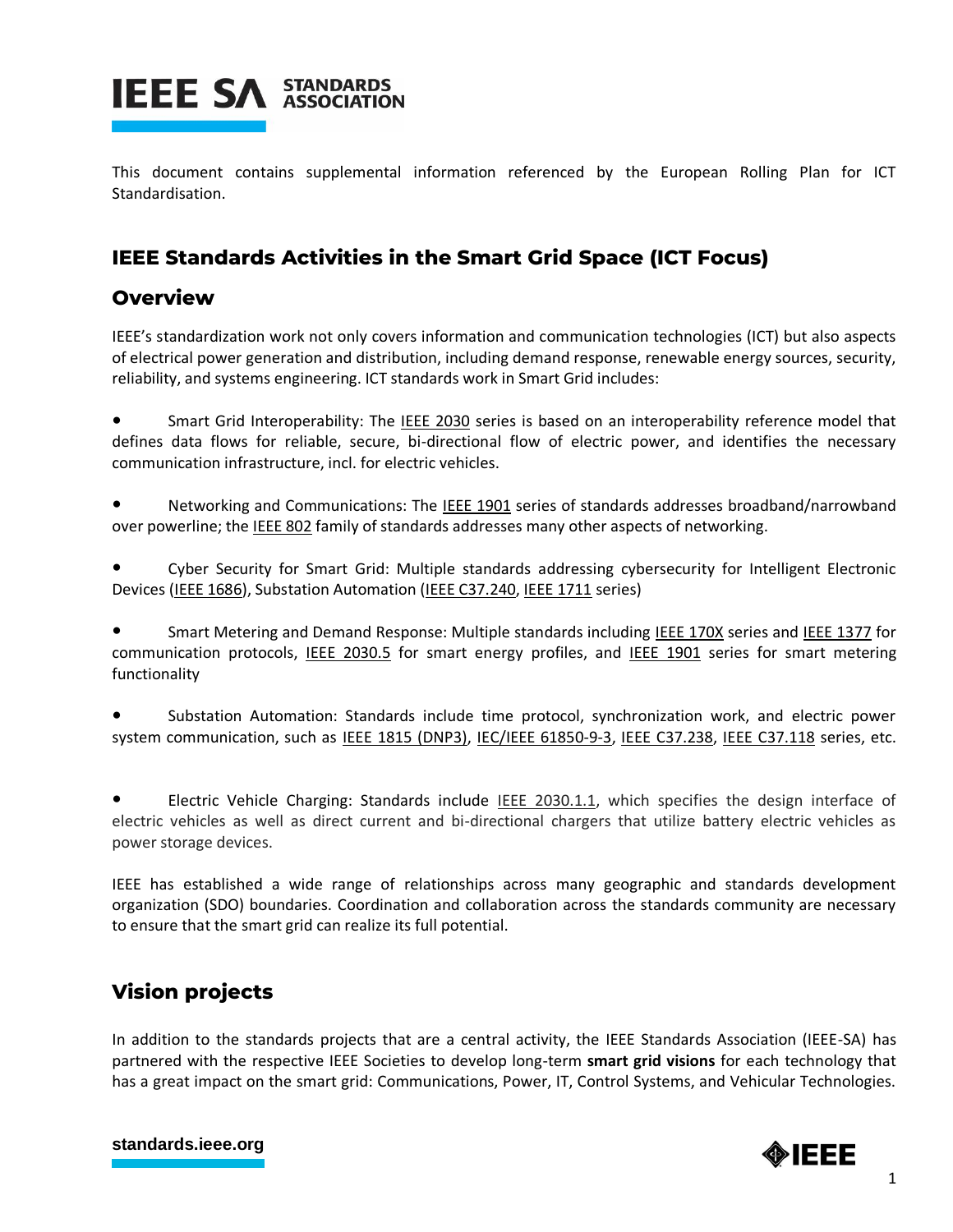These visions are looking beyond the year 2030 and are predicting how the smart grid will evolve for each of these technology-focused areas.

## **Smart grid data analytics**

In the research area of furthering smart grid evolution, a data analytics group is looking to develop a data repository where real data could be used and leveraged to develop modeling and simulating tools, user interfaces, and other software predicting applications.

## **Relevant Standards Activities**

### **Interoperability**

IEEE Standards Series\*

- IEEE 1278 series on distributed interactive simulation
- IEEE 1516 series on modeling and simulation standards
- IEEE 1730 series, addressing a process for distributed simulation engineering and execution
- IEEE 1815 series on electric power system communications
- IEEE 2030 series on the Smart Grid, including electric vehicle infrastructure

Approved Standards and New or Revision Projects\*

IEEE 1377-2012, IEEE Standard for Utility Industry Metering Communication Protocol Application Layer Standard (End Device Data Tables)

IEEE P1451.8, IEEE Draft Standard for Wind Turbine Health Monitoring System Wireless Communication Protocols and Transducer Electronic Data Sheet (TEDS) Format

IEEE P1547 (revision), IEEE Draft Standard for Interconnection and Interoperability of Distributed Energy Resources with Associated Electric Power Systems Interfaces

IEEE P1591.2-2017, IEEE Draft Standard for Testing and Performance of Hardware for All-Dielectric Self-Supporting (ADSS) Fiber Optic Cable

IEEE P1591.3, IEEE Draft Standard for Qualifying Hardware for Helically Applied Fiber Optic Cable Systems (WRAP Cable)

IEEE P1594, IEEE Draft Standard for Helically Applied Fiber Optic Cable Systems (WRAP Cable) for Use on Overhead Utility Lines

IEEE P1595, IEEE Draft Standard for Testing and Performance for Optical Phase Conductor (OPPC) for Use on Electrical Utility Power Lines

IEEE 1701-2011, IEEE Standard for Optical Port Communication Protocol to Complement the Utility Industry End Device Data Tables

IEEE 1702-2011, IEEE Standard for Telephone Modem Communication

Protocol to Complement the Utility Industry End Device Data Tables

IEEE 1703-2012, IEEE Standard for Local Area Network/Wide Area Network (LAN/WAN) Node Communication Protocol to Complement the Utility Industry End Device Data Tables

IEEE 1711-2010, IEEE Trial Use Standard for a Cryptographic Protocol for Cyber Security of Substation Serial Links

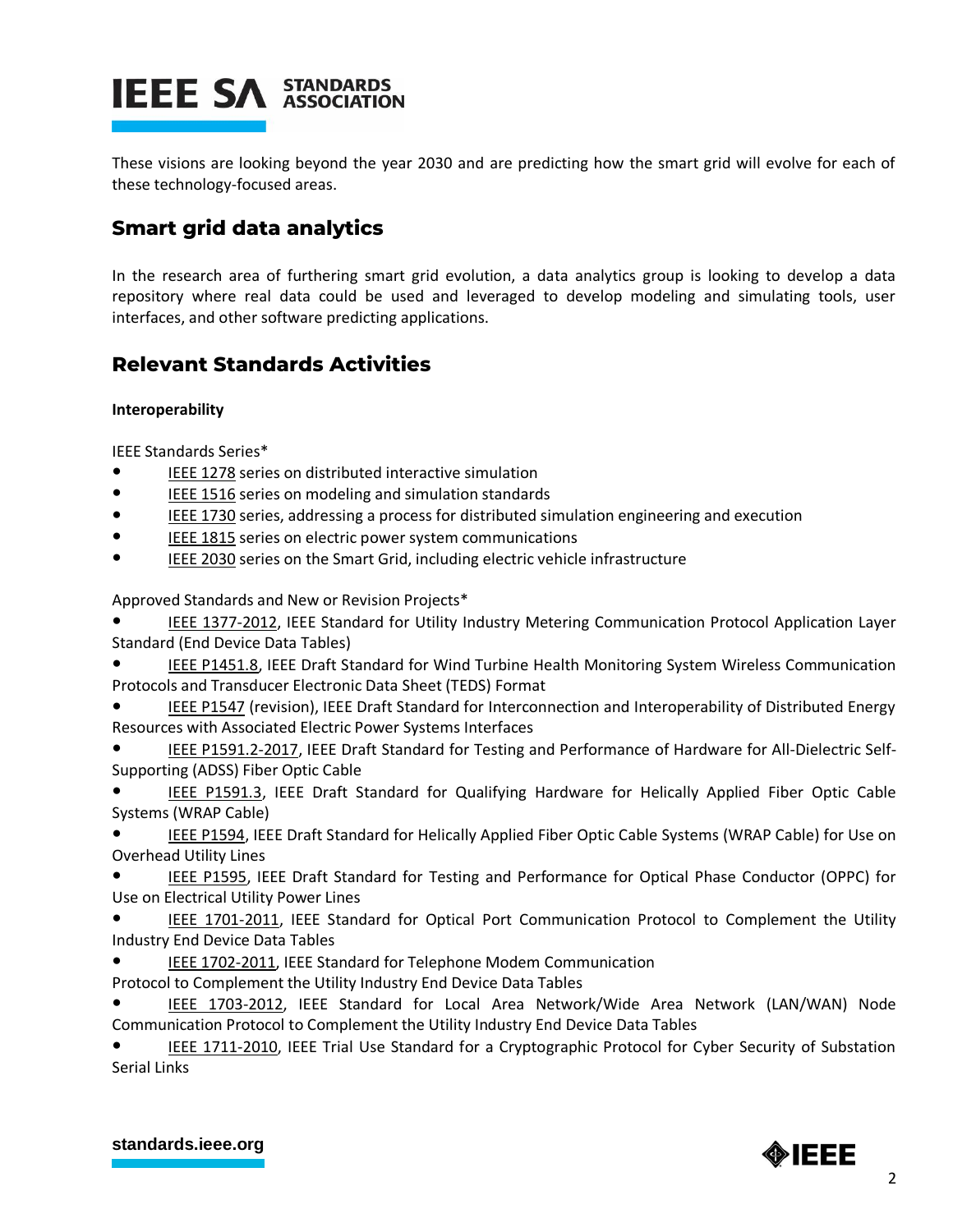IEEE 1775-2010, IEEE Standard for Powerline Communication Equipment - Electromagnetic Compatibility (EMC) Requirements - Testing and Measurement Methods

IEEE 1808-2011, IEEE Guide for Collecting and Managing Transmission Line Inspection and Maintenance Data

IEEE 1905.1-2013, IEEE Standard for a Convergent Digital Home Network for Heterogeneous **Technologies** 

IEEE 1909.1-2014, IEEE Recommended Practice for Smart Grid Communication Equipment - Test methods and installation requirements

### **Networking and Communications (including the home)**

IEEE Standards Series\*

- IEEE 802.1 series on bridging and architecture
- IEEE 802.3 series on wired Ethernet
- IEEE 802.11 series on wireless LAN
- IEEE 802.15 series on wireless personal area networks
- IEEE 802.16 series on broadband wireless access mobility enhancements
- IEEE 802.19 series on wireless coexistence
- IEEE 802.20 series on mobile broadband wireless access
- IEEE 802.21 series on media independent handover across different types of wireless networks
- IEEE 802.22 series on wireless regional area networks
- IEEE 1888 series, addressing ubiquitous green community control networks
- IEEE 1901 series on broadband and narrowband over powerline networks
- IEEE 2030.5-2018, (revision) IEEE Standard for Smart Energy Profile Application Protocol

Approved Standards and New or Revision Projects\*

- IEEE P802c, IEEE Draft Standard for Local and Metropolitan Area Networks: Overview and Architecture -Amendment: Local Medium Access Control (MAC) Address Usage
- IEEE 802.1AC-2016, IEEE Standard for Local and Metropolitan Area Networks Media Access Control (MAC) Service Definition
- IEEE 802.1AEcg-2017, IEEE Standard for Local and Metropolitan Area Networks Media Access Control (MAC) Security - Amendment 3: Ethernet Data Encryption Devices
- IEEE P802.1AR, IEEE Draft Standard for Local and Metropolitan Area Networks Secure Device Identity
- IEEE P802.1AX-2014/Cor1-2016, IEEE Draft Standard for Local and Metropolitan Area Networks Link Aggregation - Corrigendum 1: Technical and Editorial Corrections
- IEEE P802.1CS, IEEE Draft Standard for Local and Metropolitan Area Networks Link-local Registration Protocol
- IEEE 802.1Qch-2017, IEEE Standard for Local and Metropolitan Area Networks Media Access Control (MAC) Bridges and Virtual Bridged Local Area Networks Amendment: Cyclic Queuing and Forwarding
- IEEE P802.1Qci-2017, IEEE Draft Standard for Local and Metropolitan Area Networks Bridges and Bridged Networks Amendment: Per-Stream Filtering and Policing
- IEEE P802.3, IEEE Draft Standard for Ethernet
- IEEE 802.3bu-2016, IEEE Standard for Ethernet Amendment: Physical Layer and Management Parameters for 1-Pair Power over Data Lines

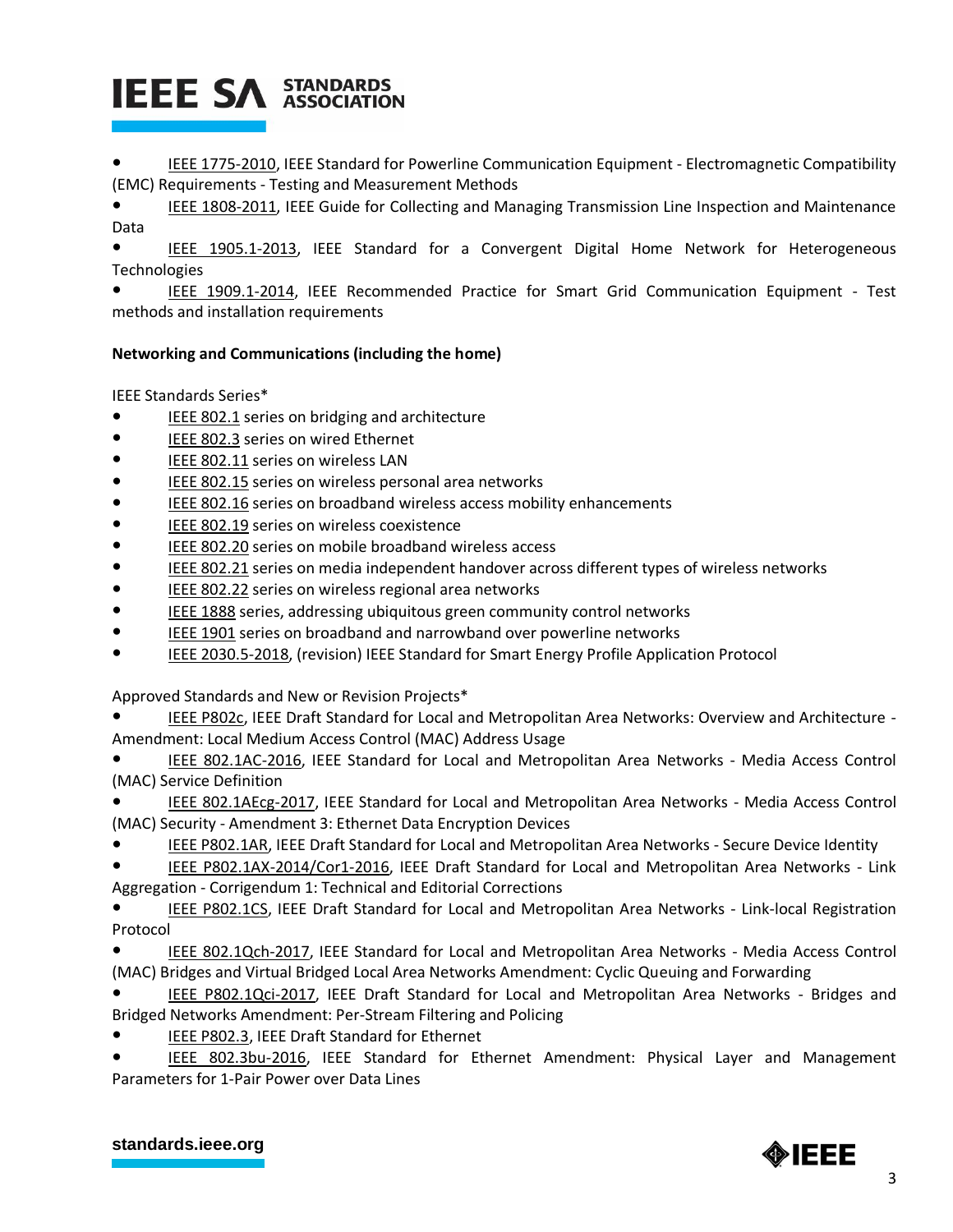IEEE 802.3bv-2017, IEEE Standard for Ethernet Amendment 9: Physical Layer Specifications and Management Parameters for 1000 Mb/s Operation Over Plastic Optical Fiber

IEEE P802.3cg, IEEE Draft Standard for Ethernet Amendment: Physical Layer Specifications and Management Parameters for 10 Mb/s Operation over Single Balanced Twisted-pair Cabling and Associated Power Delivery

IEEE 802.11, IEEE Standard for Information Technology - Telecommunications and Information Exchange Between Systems Local and Metropolitan Area Networks - Specific Requirements - Part 11: Wireless LAN Medium Access Control (MAC) and Physical Layer (PHY) Specifications

IEEE P802.11ba, IEEE Draft Standard for Information Technology - Telecommunications and Information Exchange Between Systems Local and Metropolitan Area Networks - Specific Requirements Part 11: Wireless LAN Medium Access Control (MAC) and Physical Layer (PHY) Specifications Amendment: Wake-up radio operation

IEEE 802.15.4-2015, IEEE Standard for Low-Rate Wireless Networks

IEEE 802.15.4t-2016, IEEE Standard for Local and Metropolitan Area Networks - Part 15.4: Low-Rate Wireless Personal Area Networks (LR-WPANs) Amendment for a Higher Rate (2 Mb/s) Physical (PHY) Layer

IEEE 802.15.4v-2017, IEEE Standard for Low-Rate Wireless Networks Amendment: Enabling/Updating the Use of Regional Sub-GHz Bands

● IEEE P802.16, IEEE Draft Standard for Air Interface for Broadband Wireless Access Systems IEEE

IEEE P802.21-2017, IEEE Draft Standard for Local and Metropolitan Area Networks - Part 21: Media Independent Services Framework

IEEE P802.21-2017/Cor1, IEEE Draft Standard for Local and Metropolitan Area Networks - Part 21: Media Independent Services Framework - Corrigendum 1: Clarification of Parameter Definition in Group Session Key Derivation

IEEE P802.21.1-2017, IEEE Draft Standard for Local and Metropolitan Area Networks - Part 21.1: Media Independent Services

IEEE 802.11ai-2016, IEEE Standard for Information Technology- Telecommunications and Information Exchange Between Systems-Local and Metropolitan Area Networks-Specific requirements Part 11: Wireless LAN Medium Access Control (MAC) and Physical Layer (PHY) Specifications: Amendment to IEEE P802.11- REVmc(™)/D8.0: Fast Initial Link Setup

IEEE 802.11-2016, IEEE Standard for Information Technology- Telecommunications and Information Exchange Between Systems - Local and Metropolitan Area Networks - Specific Requirements Part 11: Wireless LAN Medium Access Control (MAC) and Physical Layer (PHY) Specifications

IEEE P802.15.4-2015/Cor1, IEEE Draft Standard for Low-Rate Wireless Networks - Corrigendum 1

IEEE P1613.1, (revision) IEEE Draft Standard Environmental and Testing Requirements for

Communications Networking Devices Installed in Electric Power Substations

IEEE P1615, (revision) IEEE Draft Recommended Practice for Network Communication in Electric Power Substations

● IEEE 1888.4-2016, IEEE Green Smart Home and Residential Quarter Control Network Protocol

**• IEEE 1901.1-2018, IEEE Standard for Medium Frequency (less than 15 MHz) Power Line Communications** for Smart Grid Applications

IEEE P1901.1.1, IEEE Draft Standard Test Procedures for IEEE 1901.1 Standard for Medium Frequency (less than 15 MHz) Power Line Communications for Smart Grid Applications

IEEE P1904.1, (revision) IEEE Draft Standard for Service Interoperability in Ethernet Passive Optical Networks (SIEPON)

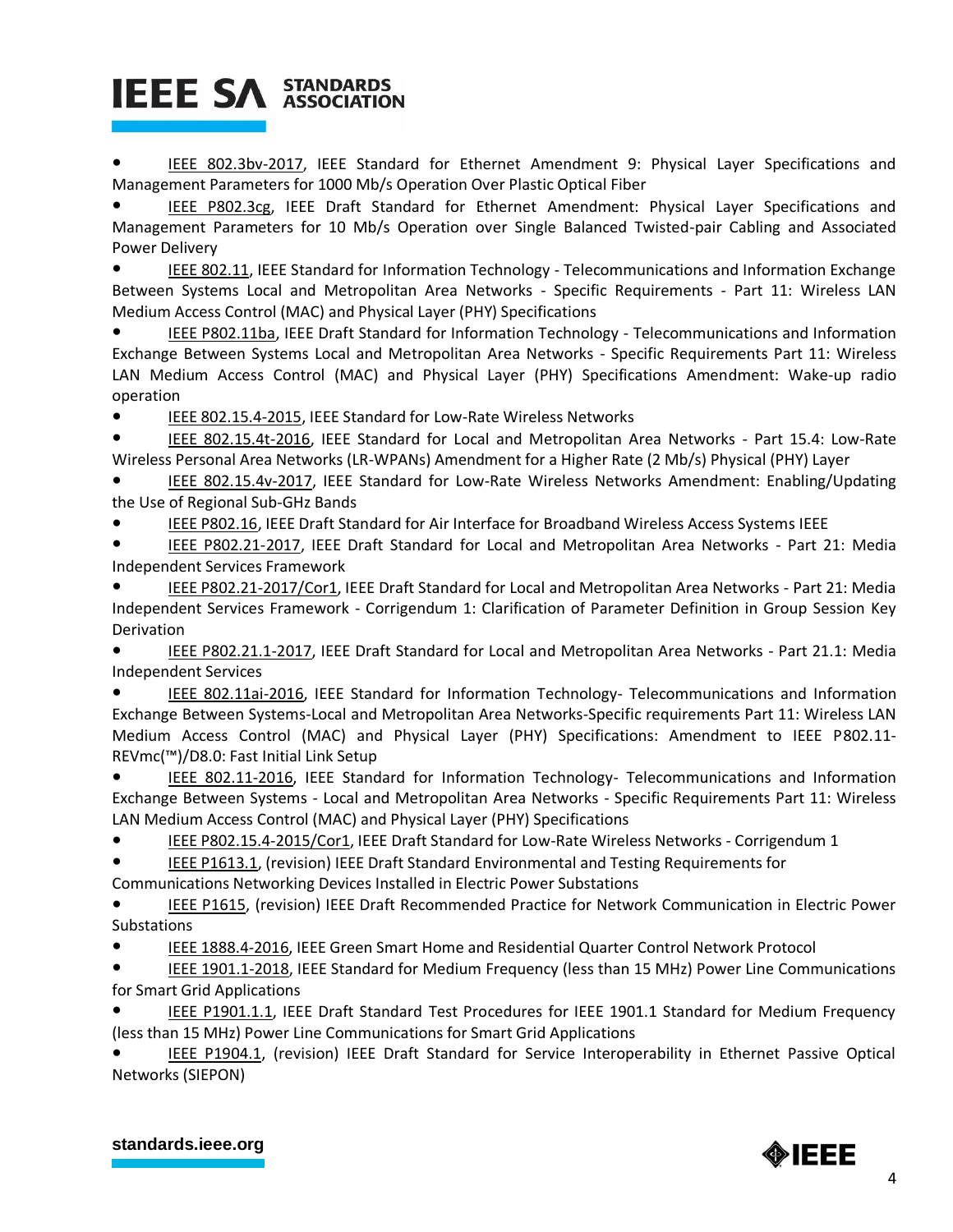

## **Network Technology Standards Mapping**



### **Smart Grid Network Technology & Protocols Standards Mapping**

| Wide Area Network (WAN) (public/private)                |                                                                                     |                                                                                                                                                                 |                                                                                          | (NAN/ FAN) AMI Networks (public/private)  |                                                                                                                                                                |                                                             | <b>Smart</b>                      |                        |                                        |                                |
|---------------------------------------------------------|-------------------------------------------------------------------------------------|-----------------------------------------------------------------------------------------------------------------------------------------------------------------|------------------------------------------------------------------------------------------|-------------------------------------------|----------------------------------------------------------------------------------------------------------------------------------------------------------------|-------------------------------------------------------------|-----------------------------------|------------------------|----------------------------------------|--------------------------------|
| Substation                                              | <b>Core/Metro Network</b>                                                           |                                                                                                                                                                 | <b>Backhaul Network</b>                                                                  | Substation                                | (licensed/unlicensed)                                                                                                                                          |                                                             | <b>Meters</b>                     | HAN, BAN, IAN          |                                        |                                |
| 61860                                                   | wireline                                                                            | wireless                                                                                                                                                        | wireline<br>wireless                                                                     |                                           | wireless                                                                                                                                                       | wireline                                                    | କ୍ଷ<br>언                          | wireless               | wireline                               |                                |
| DNP3/IEC<br>S<br>la∦<br>(several options)<br>P-MPL<br>k | Ethemet<br>DWDM<br>16d/e<br>802.<br>acket/Metro<br><b>SON</b><br>Wimax<br>SΤS<br>a. | <b>T/EVDO</b><br>Wave<br><b>AGOR</b><br>L<br>16d/e<br>Radio<br>MoM-<br>RF/mm-<br>GPRS/EDGE/<br>1XRT<br>2<br>Trunked<br>RFPto-to-<br>Wimax<br>3GPP'<br>Mesh<br>9 | DSL/POTS/PDH<br>Metro-Ethernet<br>RFoG-DOCSIS<br>EPON<br><b>LMDS</b><br>ø<br>GPON<br>802 | DNP3/IEC61850<br>opfions)<br>℥<br>several | -3GPP/1XRTT/EVDC<br>Radio Pto-Mtp/MAS<br>GPRS/EDGE/HSDPA<br>RF Mesh/ 802.15.4g<br>ZigBee<br>802.11 n/g<br>Wimax 802.16d/e<br>15.4/<br>WLAN<br>8022<br>눈<br>ల్ల | TH/Ethemet<br>P1901<br>RFoG-DOCSIS<br>릶<br>TPFT<br>일<br>Ĺ1. | ပ<br>ANSI<br>15.4/ZigBee<br>802.2 | owPAI<br>≂<br>802<br>ಹ | 통<br>HomePlug<br>SG <sub>15</sub><br>三 | <b>Standards</b><br>Technology |
| The                                                     |                                                                                     |                                                                                                                                                                 |                                                                                          |                                           |                                                                                                                                                                |                                                             |                                   |                        |                                        |                                |

|                                                      | <b>Wide Area Network (WAN)</b>                           | <b>NAN/FAN</b>                                                       |                                                                         |                                                                       | <b>Smart</b>                                                         | HAN, BAN, IAN                                                                                                            |                                                                                            |                                  |                                |
|------------------------------------------------------|----------------------------------------------------------|----------------------------------------------------------------------|-------------------------------------------------------------------------|-----------------------------------------------------------------------|----------------------------------------------------------------------|--------------------------------------------------------------------------------------------------------------------------|--------------------------------------------------------------------------------------------|----------------------------------|--------------------------------|
|                                                      | Substation Core/Metro Network/Backhaul Network Substaion |                                                                      |                                                                         |                                                                       | <b>Meters</b>                                                        |                                                                                                                          |                                                                                            |                                  |                                |
|                                                      | <b>Wireline</b>                                          | <b>Wireless</b>                                                      |                                                                         | Wireline                                                              | <b>Wireless</b>                                                      |                                                                                                                          | Wireline                                                                                   | <b>Wireless</b>                  |                                |
| 61850<br>1815/IEC<br>Options<br>쁣<br>त<br>Sever<br>ã | ო<br>ч<br>802<br>802<br>쁣<br>쁣                           | ω<br>o<br>N<br>꾾<br>Ν<br>Ņ<br>۰,<br>802<br>802<br>802<br>뼖<br>쁣<br>쁣 | 61850<br><b>Sall</b><br>1815<br>Options<br>뼖<br>70<br>ω<br>5<br>ā<br>Ĵ, | ო<br>ч<br><u>ទ្ល</u><br>802.<br>802.<br>$\blacksquare$<br>쁣<br>쁣<br>쁣 | ч<br>ഄ൦<br>u<br>m<br>u<br>H<br>ų<br>802<br>802<br>802<br>뼖<br>쁣<br>쁣 | ਏਂ<br>$\mathbf{H}$<br>$\overline{\bf 8}$<br>N<br>Б<br>5<br>甚<br>브<br>703<br>$\overline{\text{c}}$<br>$\blacksquare$<br>뼖 | P1905.1<br>N<br>ო<br>802.1<br>ទ្ល<br><u>ទ្ល</u><br>802.<br>Н<br>u<br>쁣<br>쁣<br>뼖<br>쁣<br>쁣 | a<br>802.11<br>802.15.<br>쁣<br>쁣 | <b>Standards</b><br>Technology |

### **Cyber Security**

Approved Standards\*

● IEEE 1686-2013, IEEE Standard for Intelligent Electronic Devices Cyber Security Capabilities

IEEE C37.240-2014, IEEE Standard Cybersecurity Requirements for Substation Automation, Protection, and Systems and Systems and Systems and Systems and Systems and Systems and Systems and Systems and Systems and

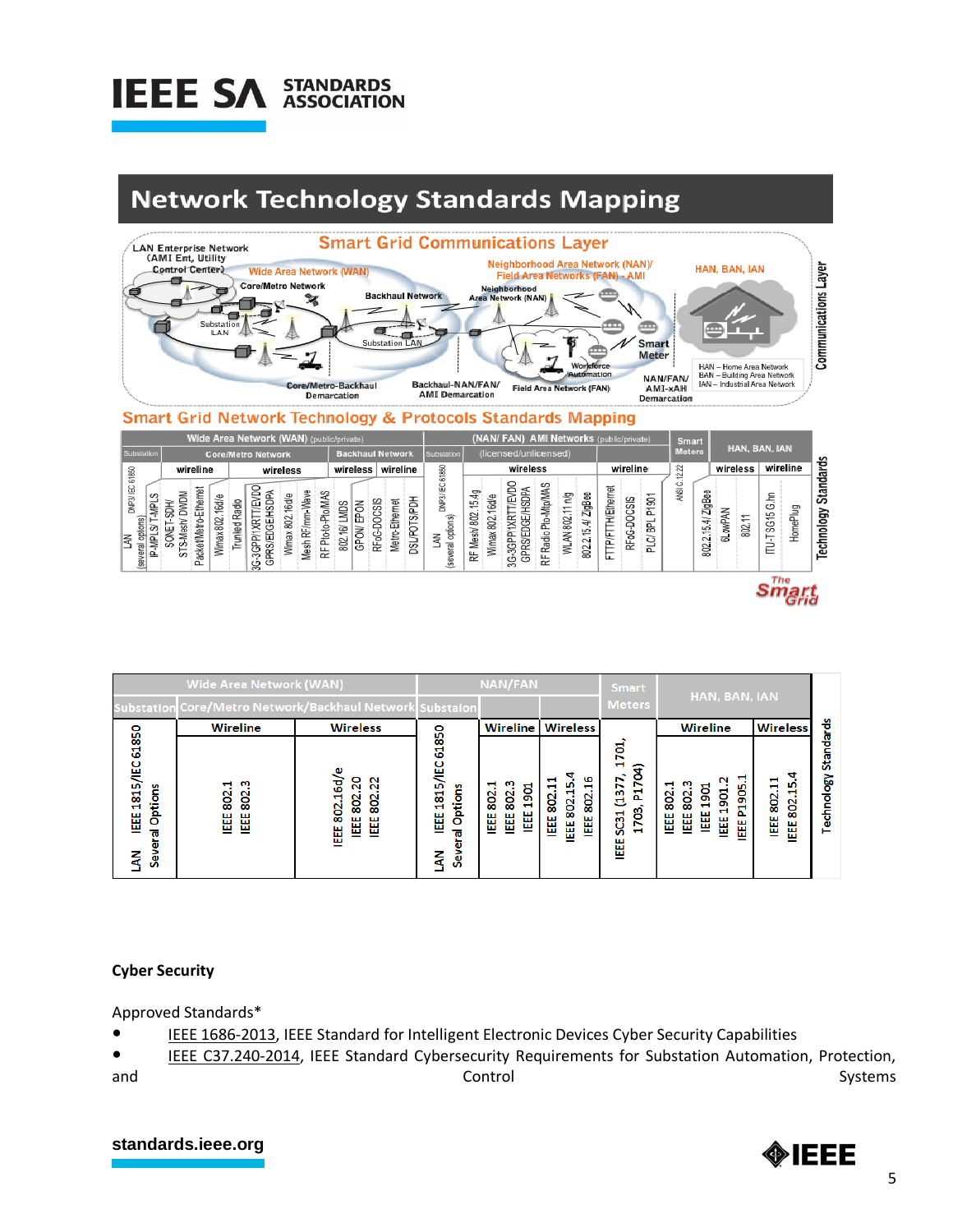

### Projects under Development\*

- **IEEE P1402, (revision) IEEE Draft Guide for Electric Power Substation Physical and Electronic Security**
- **IEEE P1711, IEEE Draft Standard for a Cryptographic Protocol for Cyber Security of Substation Serial Links**
- IEEE P1711.2, IEEE Draft Standard for Secure SCADA Communications Protocol (SSCP)

IEEE P2030.102.1, IEEE Draft Standard for Interoperability of Internet Protocol Security (IPsec) Utilized within Utility Control Systems

- IEEE P2658, IEEE Draft Guide for Cybersecurity Testing in Electric Power Systems
- IEEE PC37.249, IEEE Draft Guide for Cyber Security of Protection Related Data Files

### **Substations** Automation

Approved Standards\*

- IEEE 1615-2007, IEEE Recommended Practice for Network Communication in Electric Power Substations
- IEEE 1646-2004, IEEE Standard Communication Delivery Time Performance Requirements for Electric Power Substation Automation

IEEE 1815.1/cor1-2016, IEEE Standard for Exchanging Information between Networks Implementing IEC 61850 and IEEE Std 1815(™) (Distributed Network Protocol - DNP3) - Corrigendum 1

IEEE 1815.1-2015, IEEE Standard for Exchanging Information Between Networks Implementing IEC 61850 and IEEE Std 1815 (Distributed Network Protocol--DNP3)

IEEE 1909.1-2014, IEEE Recommended Practice for Smart Grid Communications Equipment--Test Methods and Installation Requirements

IEEE 2030.100-2017, IEEE Recommended Practice for Implementing an IEC 61850 Based Substation Communications, Protection, Monitoring and Control System

IEEE 2030.101-2018, IEEE Guide for Designing a Time Synchronization System for Power Substations

IEC/IEEE 61850-9-3-2016, IEC/IEEE International Standard: Communication Networks and Systems for Power Utility Automation--Part 9-3: Precision Time Protocol Profile for Power Utility Automation

- IEEE C37.1-2007, IEEE Standard for SCADA and Automation Systems
- IEEE C37.111-2013, IEEE/IEC Measuring Relays and Protection Equipment-- Part 24: Common Format for Transient Data Exchange (COMTRADE) for Power Systems

IEEE C37.118.2-2011, IEEE Standard for Synchrophasor Data Transfer for Power Systems

● IEEE C37.231-2006, IEEE Recommended Practice for Microprocessor-Based Protection Equipment Firmware Control

IEEE C37.232-2011, IEEE Standard for Common Format for Naming Time Sequence Data Files (COMNAME)

IEEE C37.236-2013, IEEE Guide for Power System Protective Relay

Applications over Digital Communication Channels

IEEE C37.239-2010, IEEE Standard Common Format for Event Data Exchange (COMFEDE) for Power Systems

IEEE C37.240-2014, IEEE Standard Cybersecurity Requirements for Substation Automation, Protection, and Control Systems

IEEE C37.243-2015, IEEE Guide for Application of Digital Line Current Differential Relays Using Digital Communication

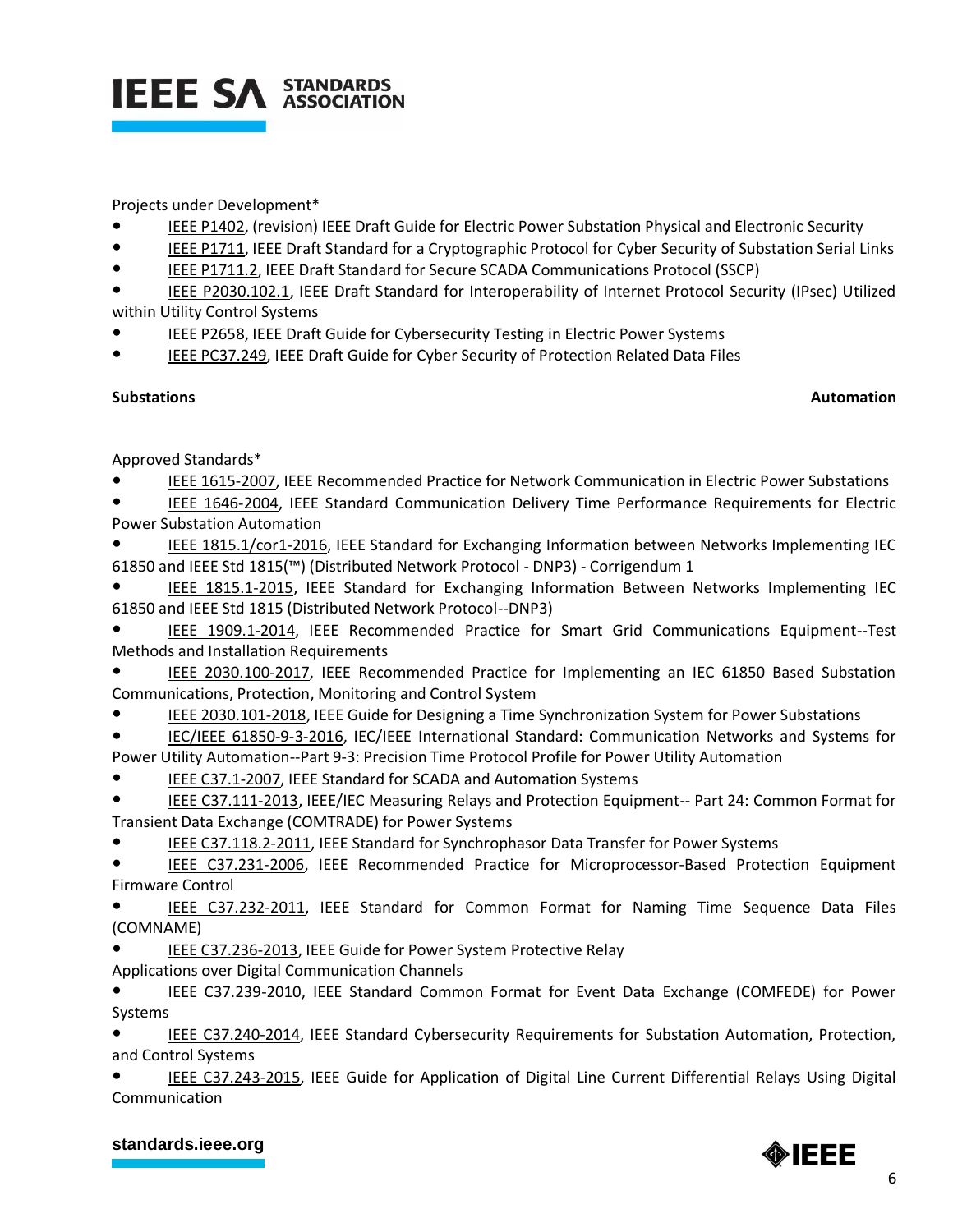IEEE C37.244-2013, IEEE Guide for Phasor Data Concentrator Requirements for Power System Protection, Control, and Monitoring

IEEE C37.248-2017, IEEE Guide for Common Format for Naming Intelligent Electronic Devices (COMDEV)

Projects under Development\*

IEEE P1127, IEEE Draft Guide for the Design, Construction, and Operation of Electric Power Substations for Community Acceptance and Environmental Compatibility

IEEE P1250, IEEE Draft Guide for Identifying and Improving Voltage Quality in Power Systems

IEEE P1613.1, (revision) IEEE Draft Standard Environmental and Testing Requirements for Communications Networking Devices Installed in Electric Power Substations

IEEE P1615, (revision) IEEE Draft Recommended Practice for Network Communication in Electric Power Substations

IEEE P1646, IEEE Draft Standard Communication Delivery Time Performance Requirements for Electric Power Substation Automation

IEEE P1815, (revision) IEEE Draft Standard for Electric Power Systems Communications--Distributed Network Protocol (DNP3)

IEEE P2030.4, IEEE Draft Guide for Control and Automation Installations Applied to the Electric power infrastructure

IEEE P2030.101, IEEE Draft Guide for Designing a Time Synchronization System for Power Substations

IEEE P2408, IEEE Draft Guide for Communications-Based Protection of Industrial and Commercial Power Systems

IEEE P2775, IEEE Draft Technical Guide for Smart Hydroelectric Power Plant

IEEE PC37.94, (revision) IEEE Draft Standard for N Times 64 Kilobit Per Second Optical Fiber Interfaces Between Teleprotection and Multiplexer Equipment

- IEEE PC37.118.2, IEEE Draft Standard for Synchrophasor Data Transfer for Power Systems
- IEEE PC37.237, IEEE Draft Recommended Practice for Time Tagging of Power System Protection Events

IEEE PC37.238, (revision) IEEE Draft Standard Profile for Use of IEEE Std 1588 Precision Time Protocol in Power System Applications

IEEE PC37.247, IEEE Draft Standard for Phasor Data Concentrators for Power Systems

● IEEE PC37.249, IEEE Draft Guide for Categorizing Security Needs for Protection and Automation Related Data Files

IEEE PC37.251, IEEE Draft Standard for Common Protection and Control Settings or Configuration Data Format (COMSET)

IEEE P37.300, IEEE Draft Guide for Centralized Protection and Control (CPC) Systems within a Substation

### **Electric Power Infrastructure**

Approved Standards\*

IEEE 2030.100-2017, IEEE Recommended Practice for Implementing an IEC-61850 Based Substation Communications, Protection, Monitoring and Control System

Projects under Development\*

IEEE P825, IEEE Draft Guide for Interoperability of Transactive Energy Systems with Electric Power Infrastructure (Building the Enabling Network for Distributed Energy Resources)

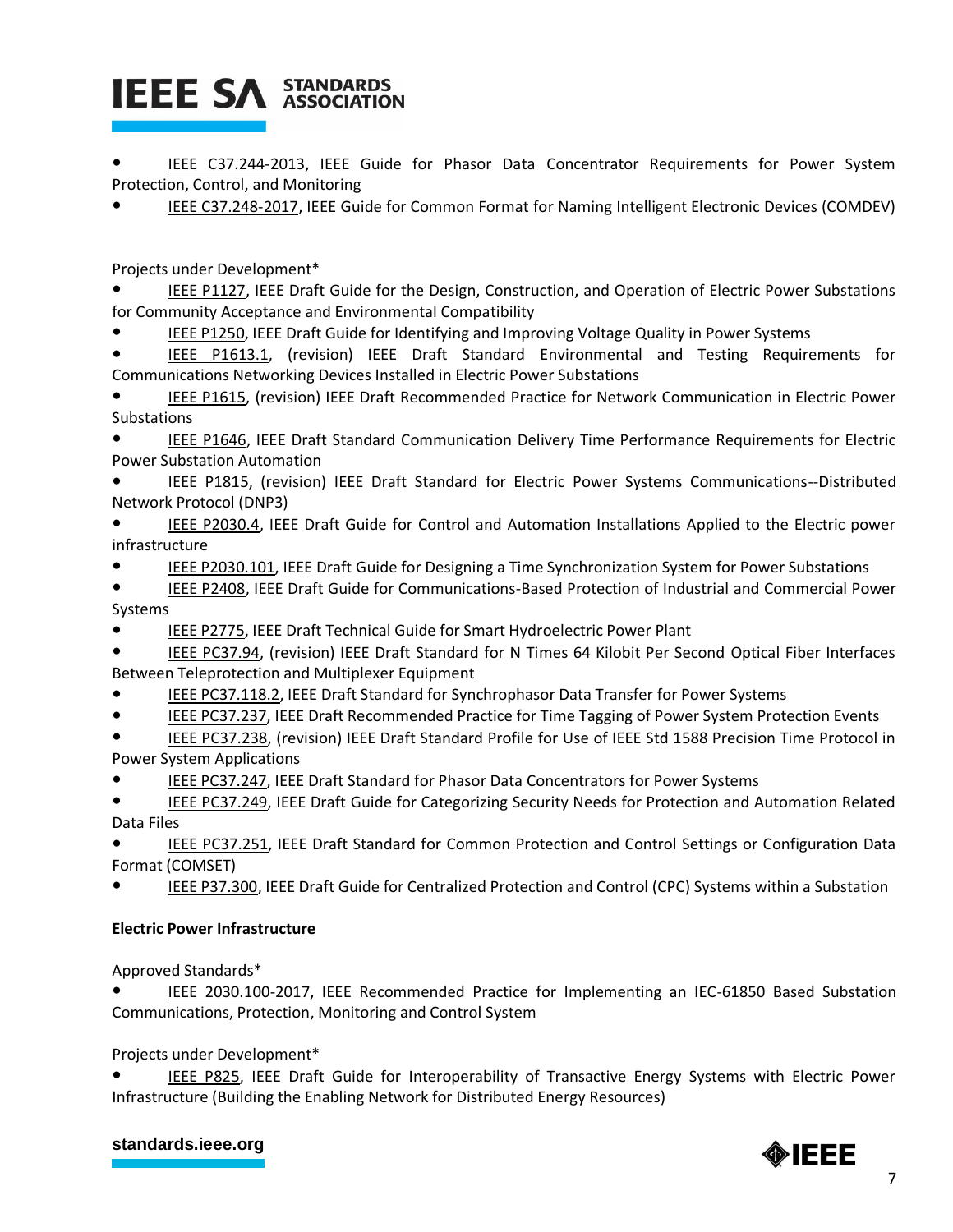IEEE P2030.100.1, IEEE Draft Monitoring and Diagnostics of IEC 61850 Generic Object Oriented Status Event (GOOSE) and Sampled Values Based Systems

### **Distribution Automation**

Approved Standards\*

IEEE 1909.1-2014, IEEE Recommended Practice for Smart Grid Communications Equipment--Test Methods and Installation Requirements

IEEE C37.111-2013, IEEE/IEC Measuring Relays and Protection Equipment --Part 24: Common Format for Transient Data Exchange (COMTRADE) for Power Systems

IEEE C37.118.2-2011, IEEE Standard for Synchrophasor Data Transfer for Power Systems

IEEE C37.231-2006, IEEE Recommended Practice for Microprocessor-Based Protection Equipment Firmware Control

IEEE C37.232-2011, IEEE Standard for Common Format for Naming Time Sequence Data Files (COMNAME)

- IEEE C37.236-2013, IEEE Guide for Power System Protective Relay Applications over Digital Communication Channels
- IEEE C37.238-2017, IEEE Standard Profile for Use of IEEE Std. 1588
- 
- Precision Time Protocol in Power System Applications
- IEEE C37.239-2010, IEEE Standard Common Format for Event Data Exchange (COMFEDE) for Power Systems
- IEEE C37.244-2013, IEEE Guide for Phasor Data Concentrator
- Requirements for Power System Protection, Control, and Monitoring
- IEEE C62.43.0-2017, IEEE Guide for Surge Protectors and Protective Circuits Used in Information and Communications Technology (ICT) Circuits, Including Smart Grid Data Networks - an Overview

Current New or Revision Projects\*

IEEE PC37.94, (revision) IEEE Draft Standard for N Times 64 Kilobit Per Second Optical Fiber Interfaces Between Teleprotection and Multiplexer Equipment

IEEE PC62.220, IEEE Draft Guide for the Application of Surge Protective Devices for the Smart Grid

### **Renewables**

Approved Standards\*

IEEE 1547.3-2007, IEEE Guide for Monitoring, Information Exchange, and Control of Distributed Resources Interconnected with Electric Power Systems

### **AMI**

Approved Standards\*

IEEE 1377-2012, IEEE Standard for Utility Industry Metering Communication Protocol Application Layer Standard (End Device Data Tables)

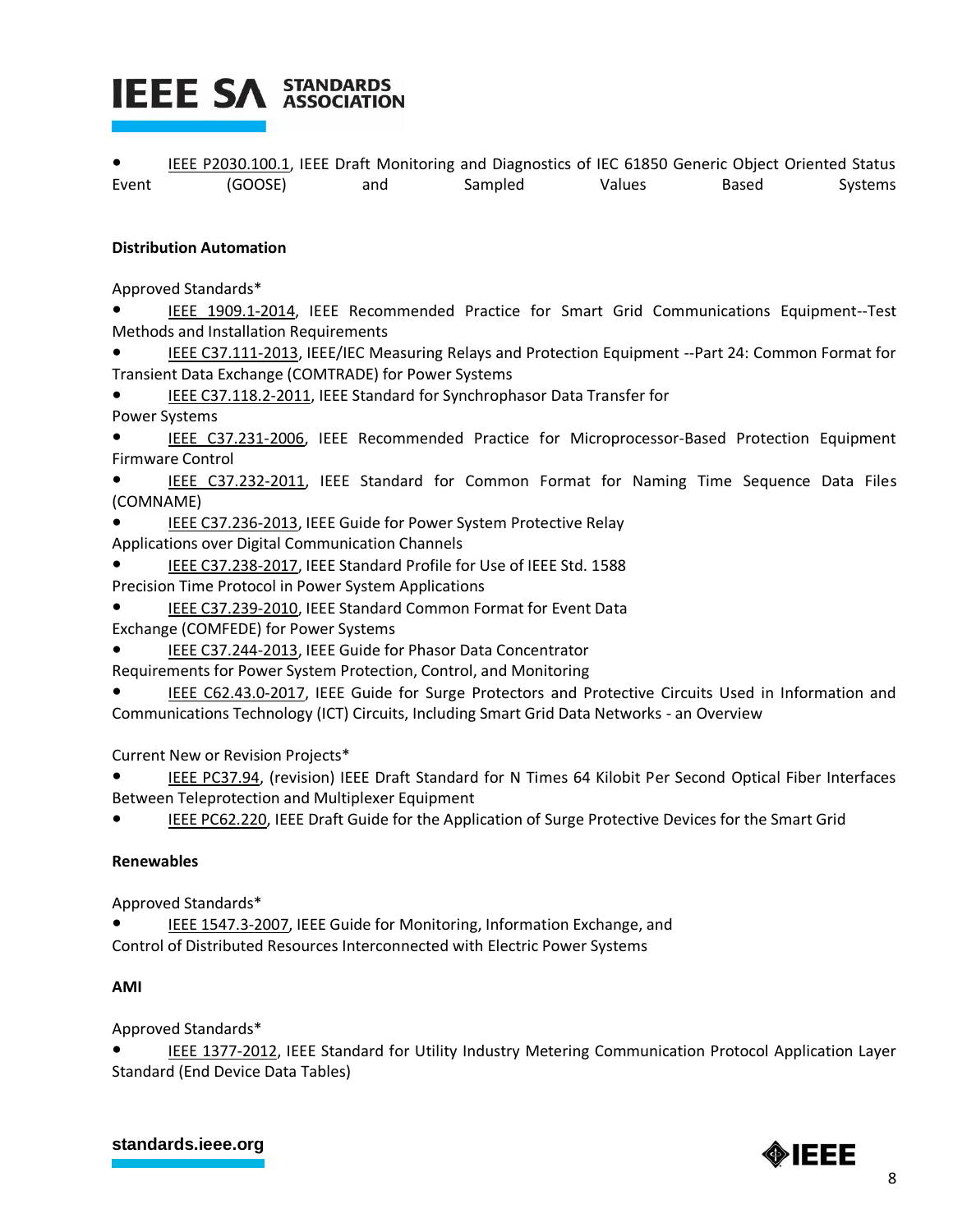IEEE 1701-2011, IEEE Standard for Optical Port Communication Protocol to Complement the Utility Industry End Device Data Tables

IEEE 1702-2011, IEEE Standard for Telephone Modem Communication

Protocol to Complement the Utility Industry End Device Data Tables

IEEE 1703-2012, IEEE Standard for Local Area Network/Wide Area Network (LAN/WAN) Node Communication Protocol to Complement the Utility Industry End

### **Power quality and energy efficiency**

Approved Standards and New or Revision Projects\*

IEEE P1159.3, (revision) IEEE Draft Recommended Practice for the Transfer of Power Quality Data

IEEE 1894-2015, IEEE Guide for Online Monitoring and Recording Systems for Transient Overvoltages in Electric Power Systems

### **Intelligent Transportation**

IEEE Standards Series\*

- IEEE 1609 series
- IEEE 1901 series

Approved Standards and New or Revision Projects\*

IEEE 802.15.4p-2014, Amendment: IEEE Standard for Local and Metropolitan Area Networks-Part 15.4: Low-Rate Wireless Personal Area Networks (LR-WPANs)-Amendment 7: Physical Layer for Rail Communications and Control (RCC)

IEEE 1512-2006, IEEE Standard for Common Incident Management Message Sets for Use by Emergency Management Centers

IEEE 1512.1-2006, IEEE Standard for Common Traffic Incident Management Message Sets for Use by Emergency Management Centers

IEEE 1512.3-2006, IEEE Standard for Hazardous Material Incident Management Message Sets for Use by Emergency Management Centers

IEEE 2030.1.1-2015, IEEE Standard Technical Specifications of a DC Quick Charger for Use with Electric Vehicles

IEEE P2030.1.1, (Revision) IEEE Draft Standard Technical Specifications of a DC Quick and Bi-directional Charger for Use with Electric Vehicles

IEEE P2690, IEEE Draft Standard for Charging Network Management Protocol for Electric Vehicle Charging Systems

\**Draft standards projects, once approved, are often revised and/or used as the base for new projects. The status of these projects is updated periodically. For the most up-to-date status, please see the following link: <https://standards.ieee.org/project/index.html>*